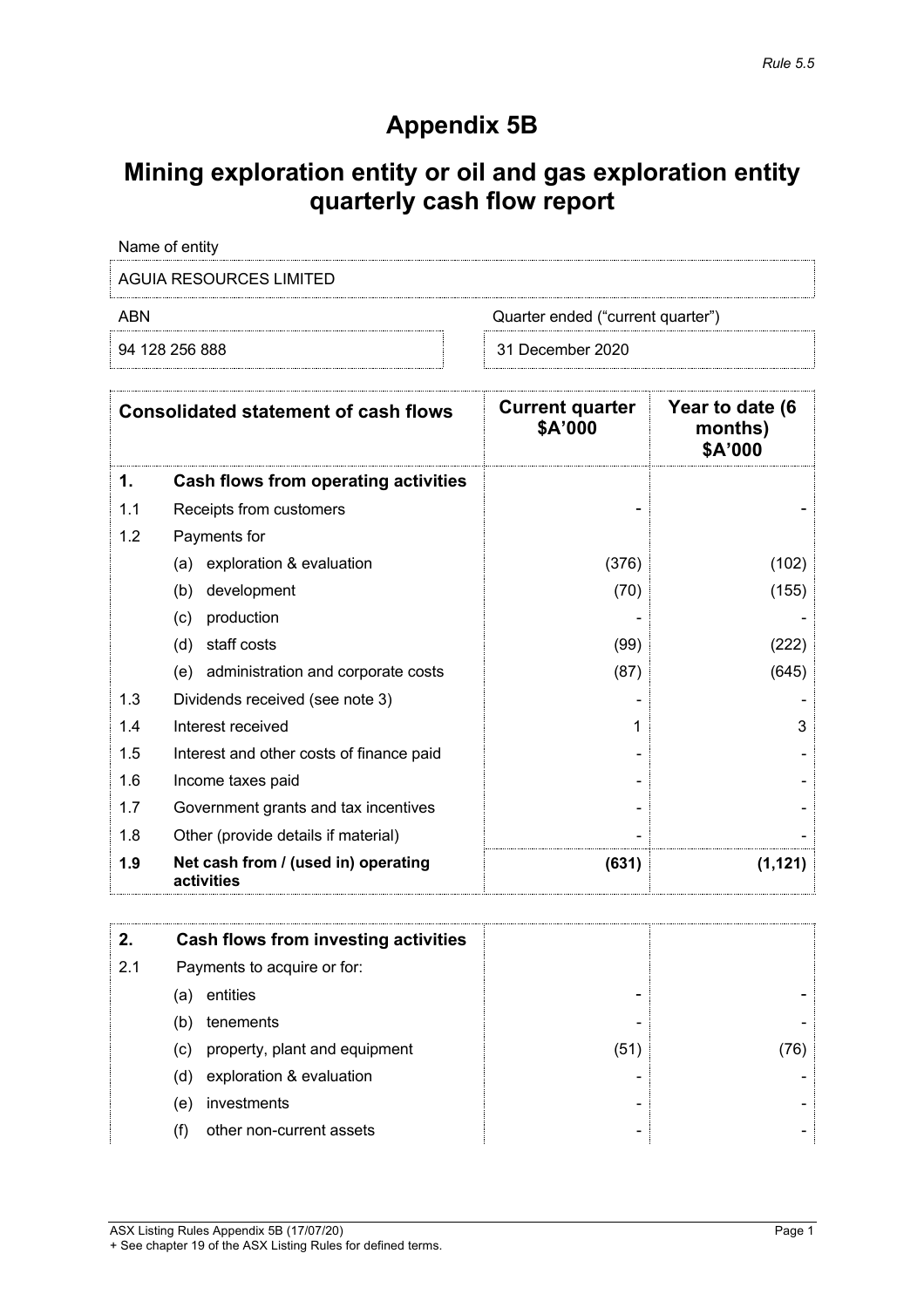|     | <b>Consolidated statement of cash flows</b>                                                | <b>Current quarter</b><br>\$A'000 | Year to date (6<br>months)<br>\$A'000 |
|-----|--------------------------------------------------------------------------------------------|-----------------------------------|---------------------------------------|
| 2.2 | Proceeds from the disposal of:                                                             |                                   |                                       |
|     | entities<br>(a)                                                                            |                                   |                                       |
|     | tenements<br>(b)                                                                           |                                   |                                       |
|     | property, plant and equipment<br>(c)                                                       |                                   |                                       |
|     | investments<br>(d)                                                                         |                                   |                                       |
|     | other non-current assets<br>(e)                                                            |                                   |                                       |
| 2.3 | Cash flows from loans to other entities                                                    |                                   |                                       |
| 2.4 | Dividends received (see note 3)                                                            |                                   |                                       |
| 2.5 | Other (provide details if material)                                                        |                                   |                                       |
| 2.6 | Net cash from / (used in) investing<br>activities                                          | (51)                              | (76)                                  |
|     |                                                                                            |                                   |                                       |
| 3.  | <b>Cash flows from financing activities</b>                                                |                                   |                                       |
| 3.1 | Proceeds from issues of equity securities<br>(excluding convertible debt securities)       |                                   |                                       |
| 3.2 | Proceeds from issue of convertible debt<br>securities                                      |                                   |                                       |
| 3.3 | Proceeds from exercise of options                                                          |                                   |                                       |
| 3.4 | Transaction costs related to issues of equity<br>securities or convertible debt securities |                                   |                                       |

| 3.10 | Net cash from / (used in) financing<br>activities                                          |  |
|------|--------------------------------------------------------------------------------------------|--|
| 3.9  | Other (provide details if material)                                                        |  |
| 3.8  | Dividends paid                                                                             |  |
| 3.7  | Transaction costs related to loans and<br>borrowings                                       |  |
| 3.6  | Repayment of borrowings                                                                    |  |
| 3.5  | Proceeds from borrowings                                                                   |  |
| 3.4  | Transaction costs related to issues of equity<br>securities or convertible debt securities |  |

|     | Net increase / (decrease) in cash and<br>cash equivalents for the period |       |         |
|-----|--------------------------------------------------------------------------|-------|---------|
| 4.1 | Cash and cash equivalents at beginning of<br>period                      | 2.520 | 3.070   |
| 4.2 | Net cash from / (used in) operating<br>activities (item 1.9 above)       | (631) | (1.121) |
| 4.3 | Net cash from / (used in) investing activities<br>item 2.6 above)        | (51)  | (76)    |
| 4.4 | Net cash from / (used in) financing activities<br>item 3.10 above)       |       |         |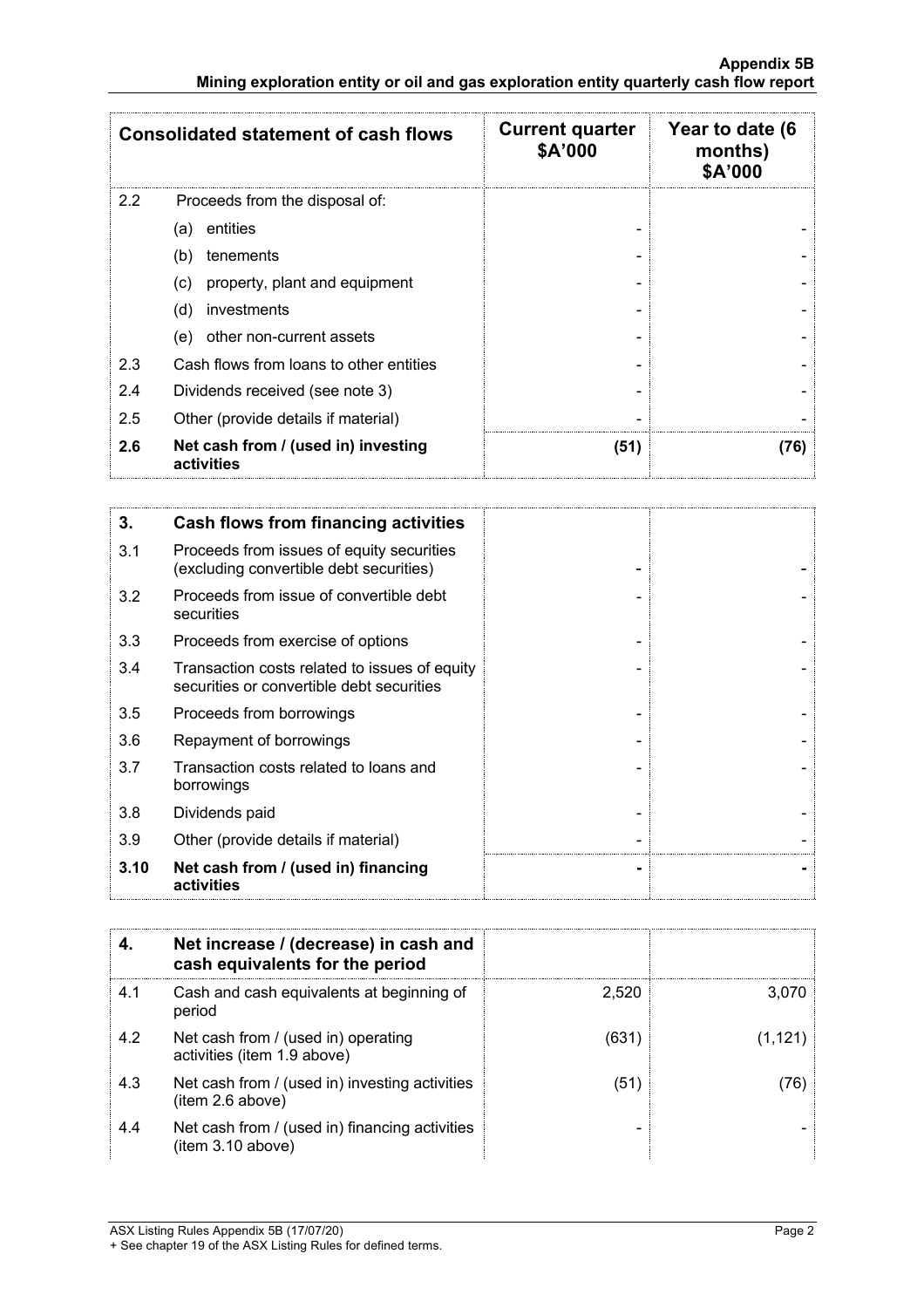#### **Appendix 5B Mining exploration entity or oil and gas exploration entity quarterly cash flow report**

|     | <b>Consolidated statement of cash flows</b>          | <b>Current quarter</b><br>\$A'000 | Year to date (6<br>months)<br>\$A'000 |
|-----|------------------------------------------------------|-----------------------------------|---------------------------------------|
| 4.5 | Effect of movement in exchange rates on<br>cash held |                                   | 28                                    |
| 4.6 | Cash and cash equivalents at end of<br>period        | 1.845                             | 1.845                                 |

| 5.  | <b>Reconciliation of cash and cash</b><br>equivalents<br>at the end of the quarter (as shown in the<br>consolidated statement of cash flows) to the<br>related items in the accounts | <b>Current quarter</b><br>\$A'000 | <b>Previous quarter</b><br>\$A'000 |
|-----|--------------------------------------------------------------------------------------------------------------------------------------------------------------------------------------|-----------------------------------|------------------------------------|
| 5.1 | <b>Bank balances</b>                                                                                                                                                                 | 1.845                             | 2.520                              |
| 5.2 | Call deposits                                                                                                                                                                        |                                   |                                    |
| 5.3 | <b>Bank overdrafts</b>                                                                                                                                                               |                                   |                                    |
| 5.4 | Other (provide details)                                                                                                                                                              |                                   |                                    |
| 5.5 | Cash and cash equivalents at end of<br>quarter (should equal item 4.6 above)                                                                                                         | 1.845                             | 2.520                              |

| 6.  | Payments to related parties of the entity and their<br>associates                                                                                           | <b>Current quarter</b><br><b>\$A'000</b> |
|-----|-------------------------------------------------------------------------------------------------------------------------------------------------------------|------------------------------------------|
| 6.1 | Aggregate amount of payments to related parties and their<br>associates included in item 1                                                                  |                                          |
| 62  | Aggregate amount of payments to related parties and their<br>associates included in item 2                                                                  |                                          |
|     | Note: if any amounts are shown in items 6.1 or 6.2, your quarterly activity report must include a description of, and an<br>explanation for, such payments. |                                          |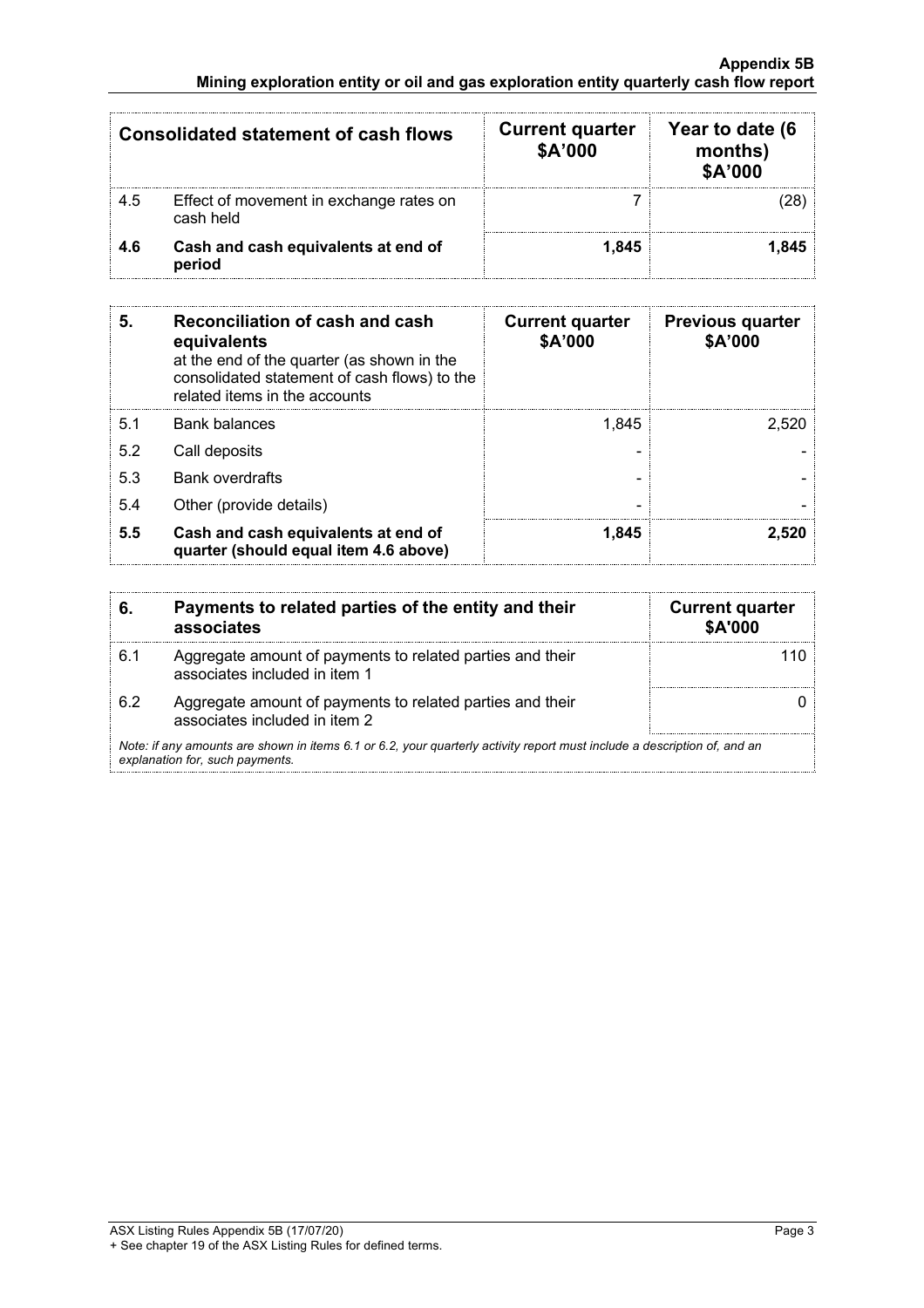| 7.         | <b>Financing facilities</b><br>Note: the term "facility' includes all forms of financing<br>arrangements available to the entity.<br>Add notes as necessary for an understanding of the<br>sources of finance available to the entity.                                                                                                                                                                       | <b>Total facility</b><br>amount at quarter<br>end<br>\$A'000 | Amount drawn at<br>quarter end<br>\$A'000 |
|------------|--------------------------------------------------------------------------------------------------------------------------------------------------------------------------------------------------------------------------------------------------------------------------------------------------------------------------------------------------------------------------------------------------------------|--------------------------------------------------------------|-------------------------------------------|
| 7.1        | Loan facilities                                                                                                                                                                                                                                                                                                                                                                                              |                                                              |                                           |
| 7.2        | Credit standby arrangements                                                                                                                                                                                                                                                                                                                                                                                  |                                                              |                                           |
| 7.3        | Other (please specify)                                                                                                                                                                                                                                                                                                                                                                                       |                                                              |                                           |
| 7.4        | <b>Total financing facilities</b>                                                                                                                                                                                                                                                                                                                                                                            |                                                              |                                           |
| 7.5<br>7.6 | Unused financing facilities available at quarter end<br>Include in the box below a description of each facility above, including the lender, interest<br>rate, maturity date and whether it is secured or unsecured. If any additional financing<br>facilities have been entered into or are proposed to be entered into after quarter end,<br>include a note providing details of those facilities as well. |                                                              |                                           |
| 8.         | Estimated cash available for future operating activities                                                                                                                                                                                                                                                                                                                                                     |                                                              | \$A'000                                   |
| 8.1        | Net cash from / (used in) operating activities (item 1.9)                                                                                                                                                                                                                                                                                                                                                    |                                                              | (631)                                     |
| 8.2        | (Payments for exploration & evaluation classified as investing<br>activities) (item 2.1(d))                                                                                                                                                                                                                                                                                                                  |                                                              |                                           |
| 8.3        | Total relevant outgoings (item 8.1 + item 8.2)                                                                                                                                                                                                                                                                                                                                                               |                                                              | (631)                                     |
| 8.4        | Cash and cash equivalents at quarter end (item 4.6)                                                                                                                                                                                                                                                                                                                                                          |                                                              | 1,845                                     |
| 8.5        | Unused finance facilities available at quarter end (item 7.5)                                                                                                                                                                                                                                                                                                                                                |                                                              |                                           |

- 8.6 Total available funding (item 8.4 + item 8.5) 1,845
- 8.7 **Estimated quarters of funding available (item 8.6 divided by item 8.3)** 2.92 *Note: if the entity has reported positive relevant outgoings (ie a net cash inflow) in item 8.3, answer item 8.7 as "N/A". Otherwise, a figure for the estimated quarters of funding available must be included in item 8.7.*

### 8.8 If item 8.7 is less than 2 quarters, please provide answers to the following questions:

8.8.1 Does the entity expect that it will continue to have the current level of net operating cash flows for the time being and, if not, why not?

Answer: Not applicable 8.8.2 Has the entity taken any steps, or does it propose to take any steps, to raise further cash to fund its operations and, if so, what are those steps and how likely does it believe that they will be successful?<br>
and the successful? j Answer: Not applicable